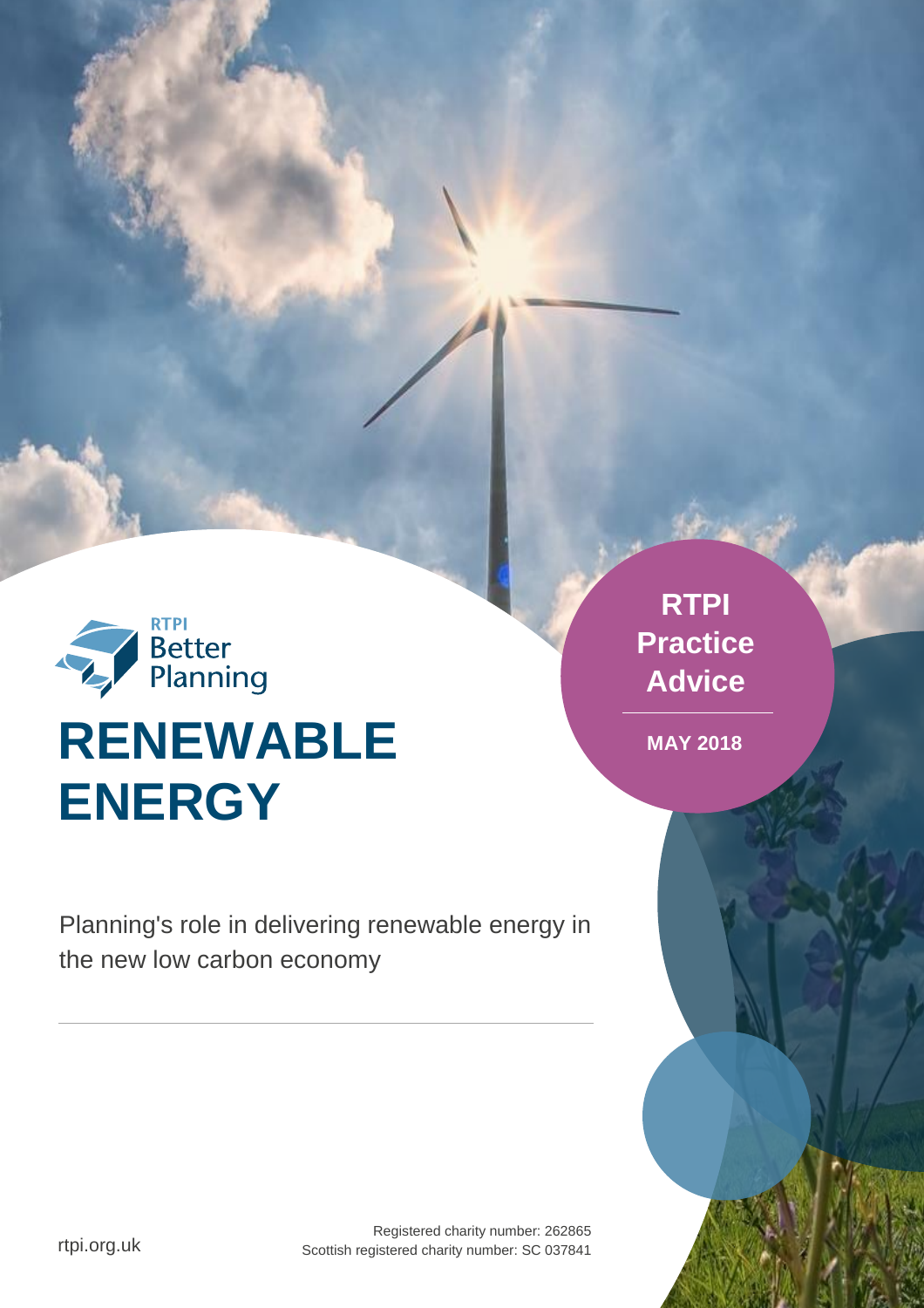### **Introduction**

In December 2015, the UK Government, along with 195 other nations signed the Paris Climate Accord. This global agreement committed nations to helping keep global average temperatures below a 2°C increase from pre-industrial levels<sup>1</sup>. This major breakthrough in climate change mitigation built upon the 2008 Climate Change Act and Climate Change (Scotland) Act 2009, which committed the UK Government to reducing greenhouse gases (GHG) emissions by 80 percent of 1990 levels by 2050<sup>2</sup>.

At the core of this pledged transition to a low carbon economy will be the gradual phasing out of fossil fuel led energy production towards the large-scale deployment of renewable energy schemes. Over the past twenty years there has been a significant growth in the renewable energy sector in the UK. In 2016, 24.5 percent of the electricity generated in the UK was from renewable sources<sup>3</sup>. Continual growth is expected, encouraged by the dramatically declining costs of renewable power generation<sup>4</sup>.

However, with the continued electrification of heating and transport alongside anticipated closures of existing energy plants, the scale and rate of development of renewables is likely be many magnitudes higher than has been previously experienced. At a strategic and local level, planning has a key role to play in identifying, developing and approving suitable developments, integrating and empowering key stakeholders, enabling local communities to deliver low carbon, resilient and affordable energy networks.

Renewable energy production will be a crucial component of the wider UK Industrial Strategy, through the creation new supply chains and jobs alongside the delivery of affordable and reliable energy for businesses. This practice advice note demonstrates how proactive planning can help deliver renewable energy projects on the ground, outlining key policy initiatives and highlighting good practice case studies throughout England, Scotland, Wales and Northern Ireland.

[www.gov.uk/government/uploads/system/uploads/attachment\\_data/file/633029/DUKES\\_2017\\_Press\\_Notice.pdf](http://www.gov.uk/government/uploads/system/uploads/attachment_data/file/633029/DUKES_2017_Press_Notice.pdf) <sup>4</sup> IRENA (2017) Renewable Power Generation Costs in 2017 [www.irena.org/-](http://www.irena.org/-/media/Files/IRENA/Agency/Publication/2018/Jan/IRENA_2017_Power_Costs_2018.pdf) [/media/Files/IRENA/Agency/Publication/2018/Jan/IRENA\\_2017\\_Power\\_Costs\\_2018.pdf](http://www.irena.org/-/media/Files/IRENA/Agency/Publication/2018/Jan/IRENA_2017_Power_Costs_2018.pdf)

l <sup>1</sup> UNFCCC (2015). Adoption of the Paris Agreement. Report No. FCCC/CP/2015/L.9/Rev.1, <http://unfccc.int/resource/docs/2015/cop21/eng/l09r01.pdf>

<sup>&</sup>lt;sup>2</sup> Climate Change Act 2008 [www.legislation.gov.uk/ukpga/2008/27/pdfs/ukpga\\_20080027\\_en.pdf](http://www.legislation.gov.uk/ukpga/2008/27/pdfs/ukpga_20080027_en.pdf) <sup>3</sup> UK Government Statistical press release: Digest of UK Energy Statistics (2017)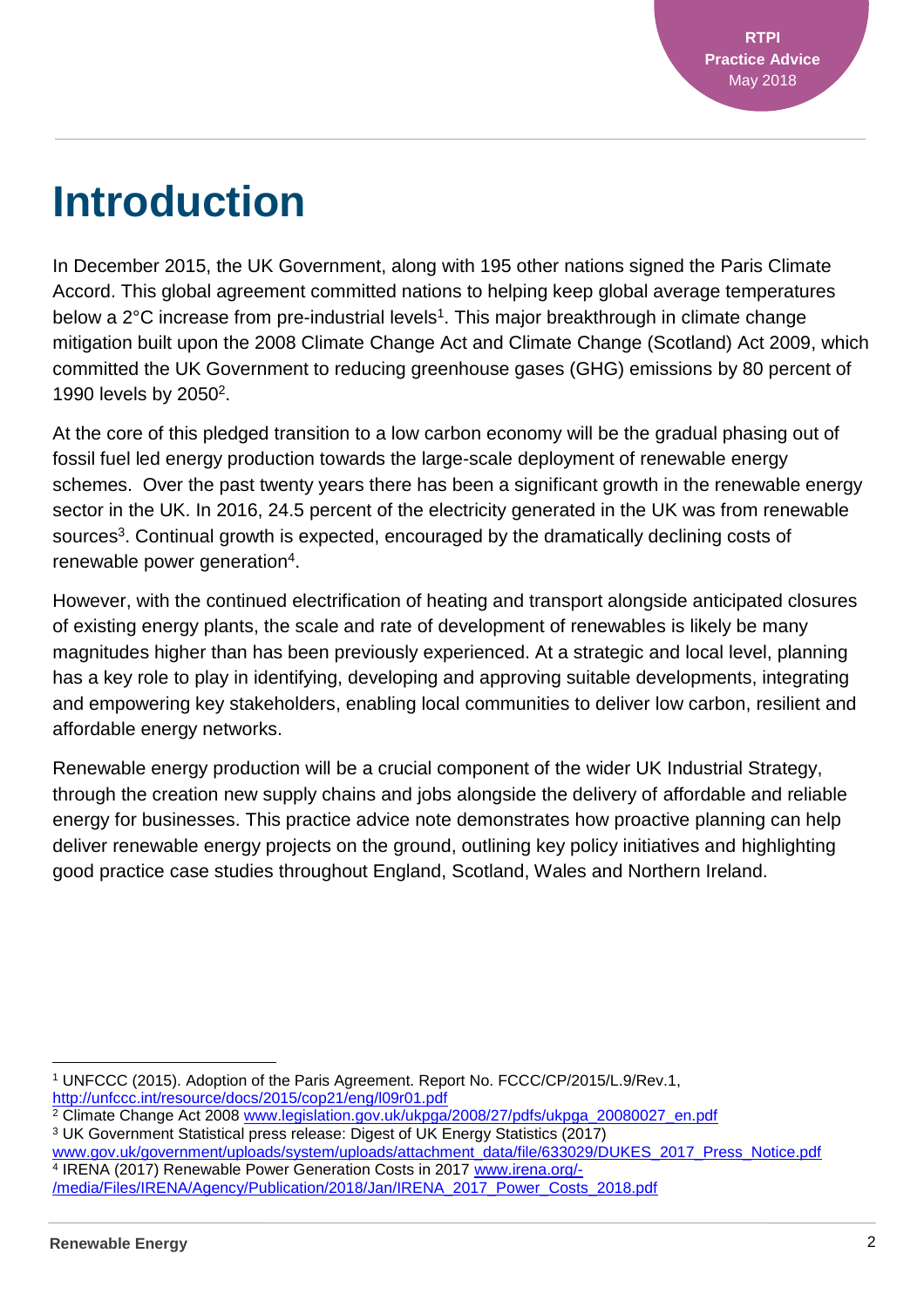### **Contents**

|                         | 1. Policy context        | 3  |
|-------------------------|--------------------------|----|
|                         | 2. Energy infrastructure | 5  |
|                         | 3. Collaboration         | 7  |
|                         | 4. Community engagement  | 8  |
|                         | 5. Leadership            | 9  |
|                         | 6. Strategic vision      | 10 |
|                         | 7. Innovation            | 12 |
|                         | 8. Funding               | 14 |
|                         | 9. Future considerations | 15 |
| 10. Further information |                          | 15 |

## **1. Policy context**

The legislative and policy context relating to renewable energy varies across the UK nations. However, as this section outlines, the commitment to developing renewable energy is consistent; along with the potential of renewable energy to further contribute to the national economy.

#### **England**

In England, local planning authorities are responsible for renewable and low carbon energy development of 50 megawatts or less installed capacity (under the Town and Country Planning Act 1990).

The National Planning Policy Framework (NPPF) in England<sup>5</sup> recognises planning's role in "supporting the delivery of renewable and low carbon energy and associated infrastructure … central to the economic, social and environmental dimensions of sustainable development (section 10)." The supporting National Planning Policy Guidance (NPPG)<sup>6</sup> goes on to say, "Planning has an important role in the delivery of new renewable and low carbon energy infrastructure in locations where the local environmental impact is acceptable." It also states, "Local and neighbourhood plans are the key to delivering development that has the backing of local communities. When drawing up a Local Plan local planning authorities should first consider what the local potential is for renewable and low carbon energy generation."

 $\overline{a}$ <sup>5</sup> [www.gov.uk/government/collections/planning-practice-guidance](file:///C:/Users/sarahlewis/AppData/Local/Microsoft/Windows/INetCache/Content.Outlook/RTSZR8T8/www.gov.uk/government/collections/planning-practice-guidance)

<sup>6</sup> [www.gov.uk/guidance/renewable-and-low-carbon-energy](file:///C:/Users/sarahlewis/AppData/Local/Microsoft/Windows/INetCache/Content.Outlook/RTSZR8T8/www.gov.uk/guidance/renewable-and-low-carbon-energy)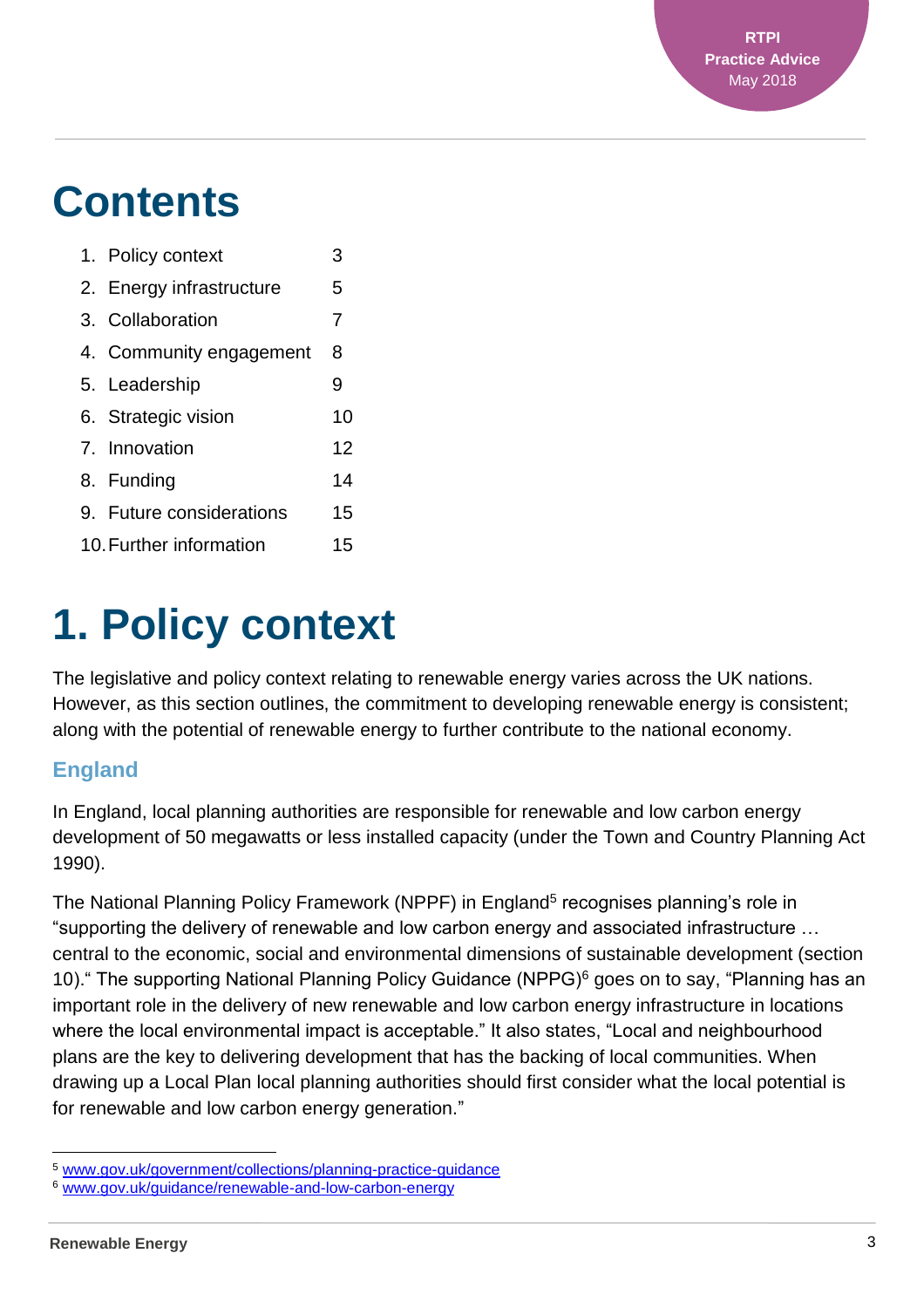#### **Scotland**

Scottish Planning Policy (SPP) states that, "…renewable energy sources are vital to reducing greenhouse gas emissions and can create significant opportunities for communities … also presents a significant opportunity for associated development, investment and growth of the supply chain…" It also states that the planning system should support the transformational change that leads to a target of 30 percent of overall energy demand being met from renewable sources by 2020. One of the priority proposals in the Scottish Energy Strategy<sup>7</sup> is for, "...a smarter, more coordinated, approach to planning and meeting distinct local energy needs." The National Planning Framework 3 (NPF3)<sup>8</sup> includes information on the strategic development of renewables as informed by the National Renewables Infrastructure Plan<sup>9</sup>.

Additionally, as a part of the Planning Review the Scottish Government is considering the potential to expand permitted development (PD) rights for certain types of renewable installations.

#### **Wales**

In Wales the Well-being of Future of Generations Act 2015 places a duty on local authorities to act in line with the principles of sustainable development including an increase in the uptake of clean energy<sup>10</sup>. Policy in Wales<sup>11</sup> seeks to ensure that, "Planning policy at all levels should facilitate delivery of both the ambition set out in Energy Wales: A Low Carbon Transition and the UK and European targets on renewable energy." It states that "local planning authorities, particularly those containing Strategic Search Areas (SSAs), should take the Welsh Government's imperative for renewable energy into account when they are consulted on applications for large scale onshore wind power projects considered by the National Infrastructure Directorate within the Planning Inspectorate".

The revised Planning Policy Wales<sup>12</sup> emphasises the energy hierarchy and requires renewable energy targets to be promoted through plans, using an appropriate evidence base<sup>13</sup>.

Technical Advice Note 8: Renewable Energy<sup>14</sup> promotes, "...advice on areas including onshore renewable energy technologies, design and energy and how renewable energy should be accounted for as part of development plans, development management and monitoring processes."

<sup>7</sup> [www.gov.scot/Resource/0052/00529523.pdf](file:///C:/Users/sarahlewis/AppData/Local/Microsoft/Windows/INetCache/Content.Outlook/RTSZR8T8/www.gov.scot/Resource/0052/00529523.pdf)

<sup>8</sup> [www.gov.scot/Resource/0045/00453683.pdf](http://www.gov.scot/Resource/0045/00453683.pdf)

<sup>9</sup> [www.scottish-enterprise.com/knowledge-global-hub/articles/guide/national-renewables-infrastructure-plan-stage-1](http://www.scottish-enterprise.com/knowledge-global-hub/articles/guide/national-renewables-infrastructure-plan-stage-1) <sup>10</sup> <https://futuregenerations.wales/wp-content/uploads/2017/01/WFGAct-English.pdf>

<sup>11</sup> <http://gov.wales/docs/desh/publications/161117planning-policy-wales-edition-9-en.pdf>

<sup>12</sup> <https://beta.gov.wales/planning-policy-wales-edition-10> Welsh Government were consulting on Edition 10 at the time of publication

<sup>&</sup>lt;sup>13</sup> Advice to develop the evidence is available from [http://gov.wales/topics/planning/policy/guidanceandleaflets/toolkit](http://gov.wales/topics/planning/policy/guidanceandleaflets/toolkit-for-planners/?lang=en)[for-planners/?lang=en](http://gov.wales/topics/planning/policy/guidanceandleaflets/toolkit-for-planners/?lang=en)

<sup>14</sup> <http://gov.wales/topics/planning/policy/tans/tan8/?lang=en>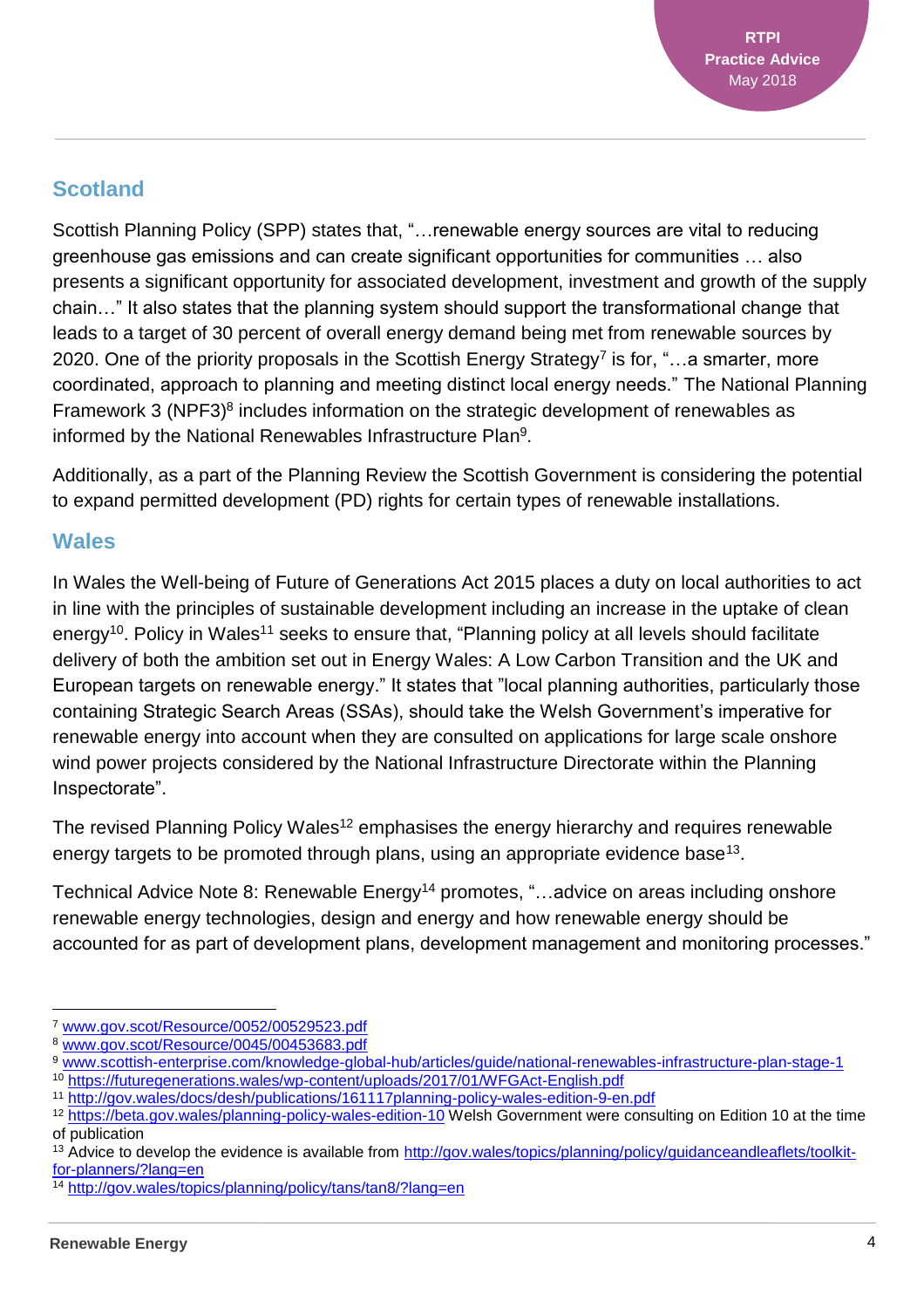#### **Northern Ireland**

Renewable energy is one of the core areas of policy provision in the Strategic Planning Policy Statement for Northern Ireland (SPPS)<sup>15</sup> which states, "Renewable energy technologies support the wider Northern Ireland economy and also offer new opportunities for additional investment and employment, as well as benefitting our health and well-being, and our quality of life."

This is supported by wider government policy, including the Regional Development Strategy 2035 (RDS)<sup>16</sup> stating, "significant increase in all types of renewable electricity installations and renewable heat installations, including a wide range of renewable resources for electricity generation both onshore and offshore to meet the region's needs."

# **2. Energy infrastructure**

In order to accommodate this shifting landscape of energy power generation, widespread deployment of new energy infrastructure and extensive modification of existing networks will be required. A future energy system will need to be constituted of a more operationally complex, decentralised network. Planning will play a key role in aiding a transmission strategy by helping deliver the next generation of energy connections, storage and smart grid infrastructure.

This modernised network will be one that can respond to the intermittent, fluctuating production from renewable power with additional power plants and storage facilities, the costs of which have reduced sharply in recent years<sup>17</sup>. Battery storage facilities are therefore a critical component in helping integrating renewable power into the wider grid. By providing a system reserve, the often fluctuating and intermittent power generation of renewables can be tempered. The resulting reduction in intermittency improves the financial viability of adding more solar and wind into the energy mix.

Our approach to renewable energy infrastructure will necessarily have to change with new developments in technology. This includes the opportunity to upgrade existing facilities, with for example, vast potential in replacing current onshore wind turbine sites with the latest and most efficient turbines<sup>18</sup>.

 $\overline{a}$ <sup>15</sup> [www.planningni.gov.uk/index/policy/spps\\_28\\_september\\_2015-3.pdf](file:///C:/Users/sarahlewis/AppData/Local/Microsoft/Windows/INetCache/Content.Outlook/RTSZR8T8/www.planningni.gov.uk/index/policy/spps_28_september_2015-3.pdf)

<sup>16</sup> [www.planningni.gov.uk/index/policy/rds2035.pdf](file:///C:/Users/sarahlewis/AppData/Local/Microsoft/Windows/INetCache/Content.Outlook/RTSZR8T8/www.planningni.gov.uk/index/policy/rds2035.pdf)

<sup>17</sup> Element Energy (2013) Infrastructure in a low-carbon energy system to 2030: Transmission and distribution [www.theccc.org.uk/wp-content/uploads/2013/12/CCC-Infrastructure\\_TD-Report\\_22-04-2014.pdf](http://www.theccc.org.uk/wp-content/uploads/2013/12/CCC-Infrastructure_TD-Report_22-04-2014.pdf) <sup>18</sup> http://eciu.net/assets/Reports/ECIU\_Repower\_to\_the\_people1.pdf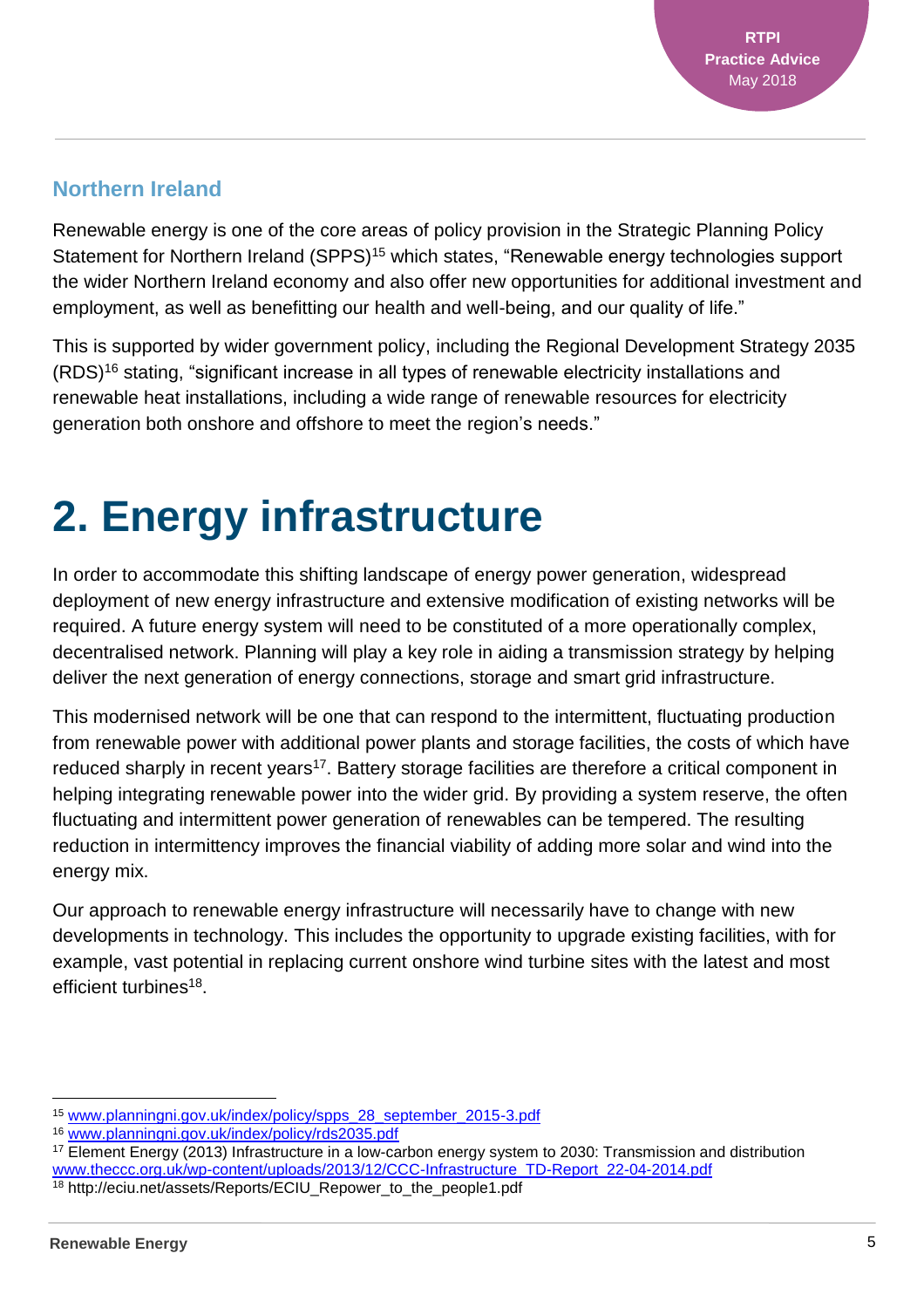#### **Case Study: Vattenfall Battery Storage Scheme, Pen y Cymoedd Wind Farm, Wales**

In Wales, a project embodying an overarching ambition from the government towards sustainability can be found at Pen y Cymoedd Wind Farm, where construction began on Wales's first large-scale battery storage scheme in 2017. Battery storage offers the grid a faster response helping stabilise the system over short timescales and thereby maintaining grid-frequency.

The aim of this project was not to store electricity generated by the adjacent windfarm, but to provide this essential grid-frequency stabilising service, balancing system demand and total generation. This function is crucial to the integration of renewables into the National Grid. By utilising the existing infrastructure such as the on-site connections to the grid's transmission, the scheme benefitted from significant cost savings.

Often renewable projects can be in areas of environmental sensitivity, therefore it is key that appropriate steps are taken to mitigate any adverse impacts. In Pen y Cymoedd, a careful Environmental Impact Assessment was carried out with consideration of a small number of Special Areas of Conservation in close proximity. As a result pre-construction planning requirements were issued for new cabling trenches to adhere to a Peat Management Plan to protect the surrounding habitat.

Production of the new energy infrastructure required for renewables can be identified as an opportunity for industrial growth in regions and nations<sup>19</sup>. By encouraging the creation of vertically integrated supply chains the cost of renewable energy electricity generation, transmission and distribution can be lowered whilst simultaneously stimulating the economic regeneration of areas.

#### **Case Study: Siemens Offshore Wind Turbine Construction, Green Port, Hull<sup>20</sup>**

A leading example of this is found in the Siemens offshore turbine manufacturing plant at Alexandra Dock in Hull. Hull was a perfect candidate for this project with its geographical proximity to off-shore North Sea installation sites and the existing presence of large scale port infrastructure. The success of the project was in part due to the early engagement with key statutory agencies, the local community and neighbouring authorities. This was alongside extensive pre-application advice provided to the commercial developers. The

<sup>19</sup> HM Government – The Clean Growth Strategy, Leading the way to a low carbon future [www.gov.uk/government/uploads/system/uploads/attachment\\_data/file/651916/BEIS\\_The\\_Clean\\_Growth\\_online\\_12.1](http://www.gov.uk/government/uploads/system/uploads/attachment_data/file/651916/BEIS_The_Clean_Growth_online_12.10.17.pdf) [0.17.pdf](http://www.gov.uk/government/uploads/system/uploads/attachment_data/file/651916/BEIS_The_Clean_Growth_online_12.10.17.pdf)

 $20$  Shortlisted for the RTPI Awards for Planning Excellence, 2018.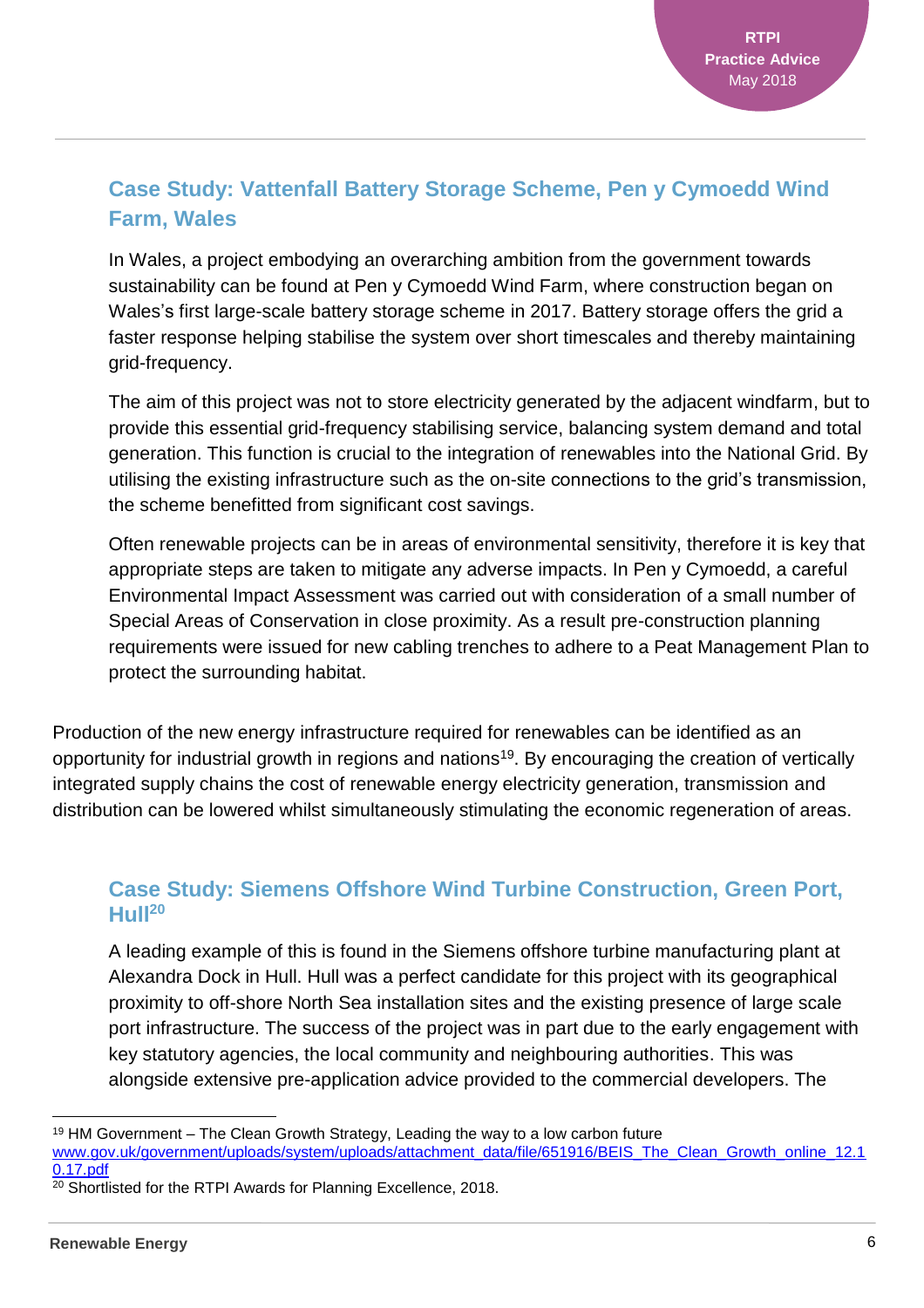project was aligned with investment opportunities from the UK Government particularly for vital training and skills. To provide certainty for investment the planners worked to reduce the lead time for the development through the efficient negotiation of a range of consents and permission including heritage assets, transport and flood risk evaluation. The use of a Local Development Order and the innovative use of a Harbour Order through Section 73 of the Town and Country Planning Act 1990 provided further certainty. Central to the delivery of the project was the work of the multi-disciplinary project team set up within Hull City Council, whose role as facilitators and enablers led to a holistic and successful outcome<sup>21</sup>.

### **3. Collaboration**

Effective collaboration lies at the heart of the cross sector innovation needed to adopt low carbon energy policies. This will require the alignment of energy research, industrial strategy and environmental policy across public sector bodies, commerce and civil society. Planning needs to be positioned as the regulatory catalyst for these vital partnerships. Planners have the opportunity to facilitate community engagement, integrate renewables into regeneration schemes and strategic sites, and clearly communicate local and national energy policy to developers. In local government, effective delivery requires the internal cooperation of many different stakeholders including planning and energy officers, legal, procurement and financial teams and project delivery specialists. Typically, larger local authorities, with greater access to resources are more easily able to unlock investment and deliver low carbon energy projects through the work of dedicated teams within their organisational structures. However, many authorities do not currently have sufficient internal capacity and skills in this sector. Through collaboration with neighbouring authorities there can be opportunities to pool technical expertise, thereby reducing the resource requirements for effective energy planning.

The formation of commercial partnerships with intermediary agencies and commercial consultancies is also an important component of delivering renewables projects. The processes and outcomes from these partnerships needs to be captured through knowledge transfer, internal reproduction and access to information and data in order to enhance expertise and capacity in the public sector.

l <sup>21</sup> <http://greenporthull.co.uk/>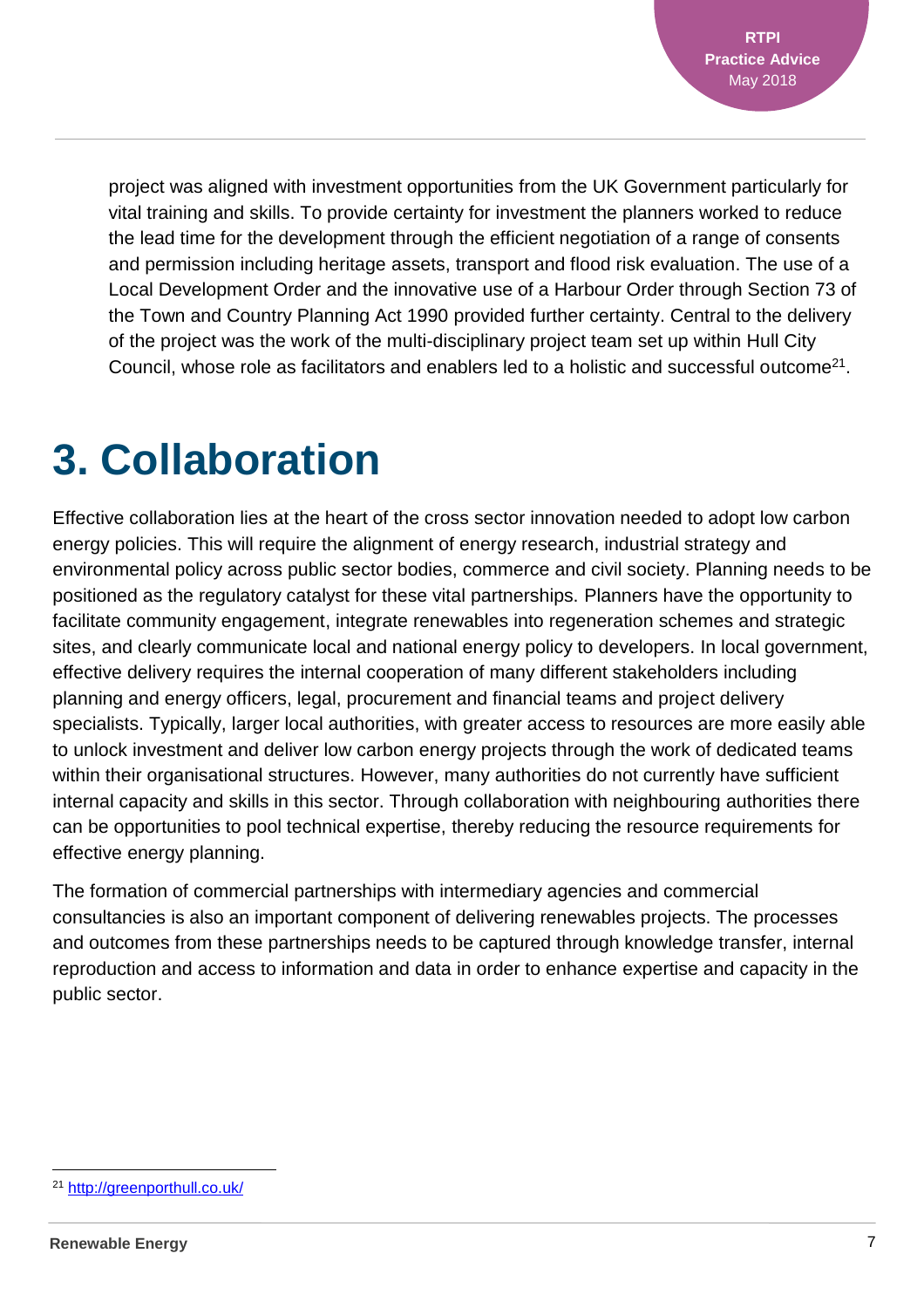#### **Case study: West Midlands Public Sector Sustainability and Energy Network (WMSEN)**

To keep pace with a fast evolving sector it is critical that information, expertise and best practice are shared across local authorities through the formation of focused public sector networks. These kinds of networks are particularly useful for officers that work alone or in small teams. The WMSEN brings together public sector bodies from all 32 local authorities within the West Midlands. The network deals with many themes, including the role of planning in delivering sustainability as well as renewable and community energy. A diverse public sector audience with an array of skillsets are engaged through key updates, frequent events, the sharing of new legislation and helping to raise awareness of funding opportunities<sup>22</sup>.

### **4. Community engagement**

Fostering public approval is key to ensuring the sustained implementation of low carbon policy initiatives and continued political support. Therefore, the transition to a low carbon economy provides both a social and a technological challenge for planners. Support from the public for renewables is growing<sup>23</sup>, however the levels of community engagement with energy projects vary considerably across the regions and nations in the UK $^{24}$ . To enhance the involvement and understanding of communities in renewables, constructive engagement needs to be implemented at the earliest possible stage with the aim of achieving and nurturing genuine consent. With emphasis on local determination and collective problem-solving, meaningful consultations should consider the impact of decisions by conveying the constraints and opportunities, enabling the community to clearly signal appropriate local sites for renewable energy projects to developers. Shared ownership schemes tend to be more locally acceptable and can help offset the impacts of renewable projects on the landscape. This two-way dialogue between developers and communities should place emphasis on the conflicting demands that planning authorities have to reconcile which the aim of developing solutions that are viable, rational and legitimate.

[www.gov.uk/government/uploads/system/uploads/attachment\\_data/file/656549/Wave\\_23\\_Summary\\_Report.pdf](http://www.gov.uk/government/uploads/system/uploads/attachment_data/file/656549/Wave_23_Summary_Report.pdf) <sup>24</sup> UKERC (2017) What We Know about Local Authority Engagement in UK Energy Systems [www.ukerc.ac.uk/publications/what-we-know-about-local-authority-engagement-in-uk-energy-systems.html](http://www.ukerc.ac.uk/publications/what-we-know-about-local-authority-engagement-in-uk-energy-systems.html)

<sup>22</sup> [www.sustainabilitywestmidlands.org.uk/networks/west-midlands-public-sector-sustainability-energy-network/](http://www.sustainabilitywestmidlands.org.uk/networks/west-midlands-public-sector-sustainability-energy-network/) <sup>23</sup> Department for Business, Energy and Industrial Strategy (2017). Energy and Climate Change Public Attitude Tracker, Wave 23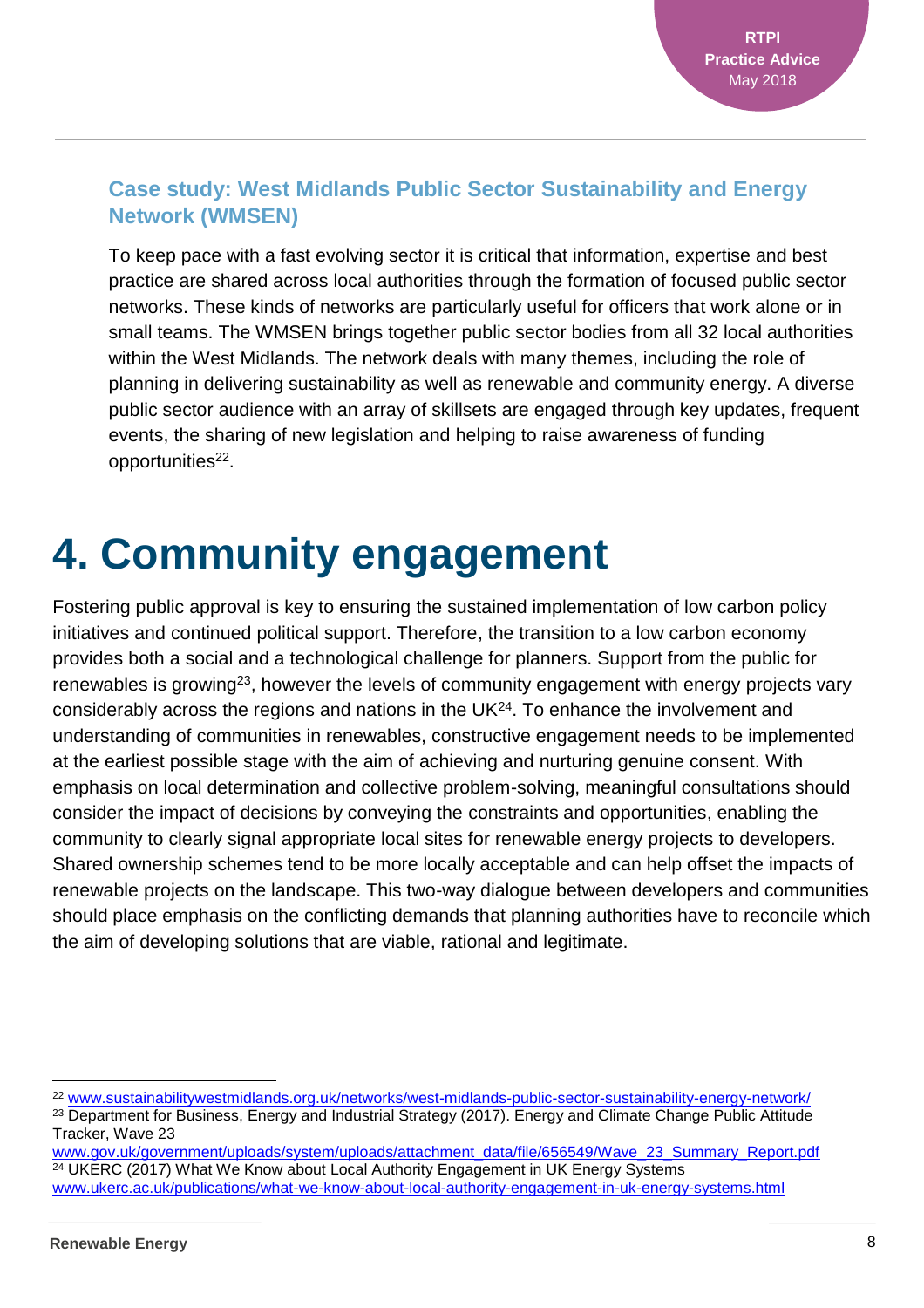#### **Case Study: Cornwall Renewable Energy Informal Planning Advice**

Cornwall has been a fast adopter of renewable energy, with a strong political backing to become self-sufficient in terms of energy supply and an ambition to export surplus energy<sup>25</sup>. As a part of this broader energy investment strategy Cornwall Council published its supplementary planning document (SPD) on renewables in 2016<sup>26</sup>. This has been held to high acclaim for its level of community involvement. The SPD places a strong emphasis on community ownership, clearly defining what types of ownership models are acceptable and how this will affect the weighting of the planning application. It also provides clear advice for community engagement at the pre-application stage for developers – improving certainty for developments whilst encouraging engagement. Local policy with this kind of detail and clarity, increases the certainty developers need for investment as well as nourishing public involvement.

### **5. Leadership**

A future, decentralised network will provide greater opportunities for flexibility and innovation locally in both energy supply and use. With their long-term commitment to economic development, regeneration, transport, housing and waste services local authorities will have the incentive to sit centrally in delivering cross sector renewable energy strategies. Through the creation of long-term capital investment energy strategies, secure, affordable energy can be delivered for households, whilst councils can make significant financial savings on their core services. Currently local authorities generally have no statutory remit for energy initiatives and receive little funding. Therefore, it is key that authorities build a business case and assess finance options early, integrating projects with energy service as a part of capital investment programmes. To achieve this, clearly articulated energy plans need to be mainstreamed and embedded into local strategies. The support of senior management and the political commitment of elected members is crucial to provide the long-term stability needed to deliver projects.

 $\overline{a}$ 

<sup>25</sup> [www.edenproject.com/sites/default/files/documents/Energy-Island-CEI-3-Pager-REVISION1.pdf](http://www.edenproject.com/sites/default/files/documents/Energy-Island-CEI-3-Pager-REVISION1.pdf)

<sup>26</sup> Cornwall Renewable Energy Planning Advice, 2016 [www.cornwall.gov.uk/media/18406307/cornwall-renewable](http://www.cornwall.gov.uk/media/18406307/cornwall-renewable-energy-planning-advice-march-2016.pdf)[energy-planning-advice-march-2016.pdf](http://www.cornwall.gov.uk/media/18406307/cornwall-renewable-energy-planning-advice-march-2016.pdf)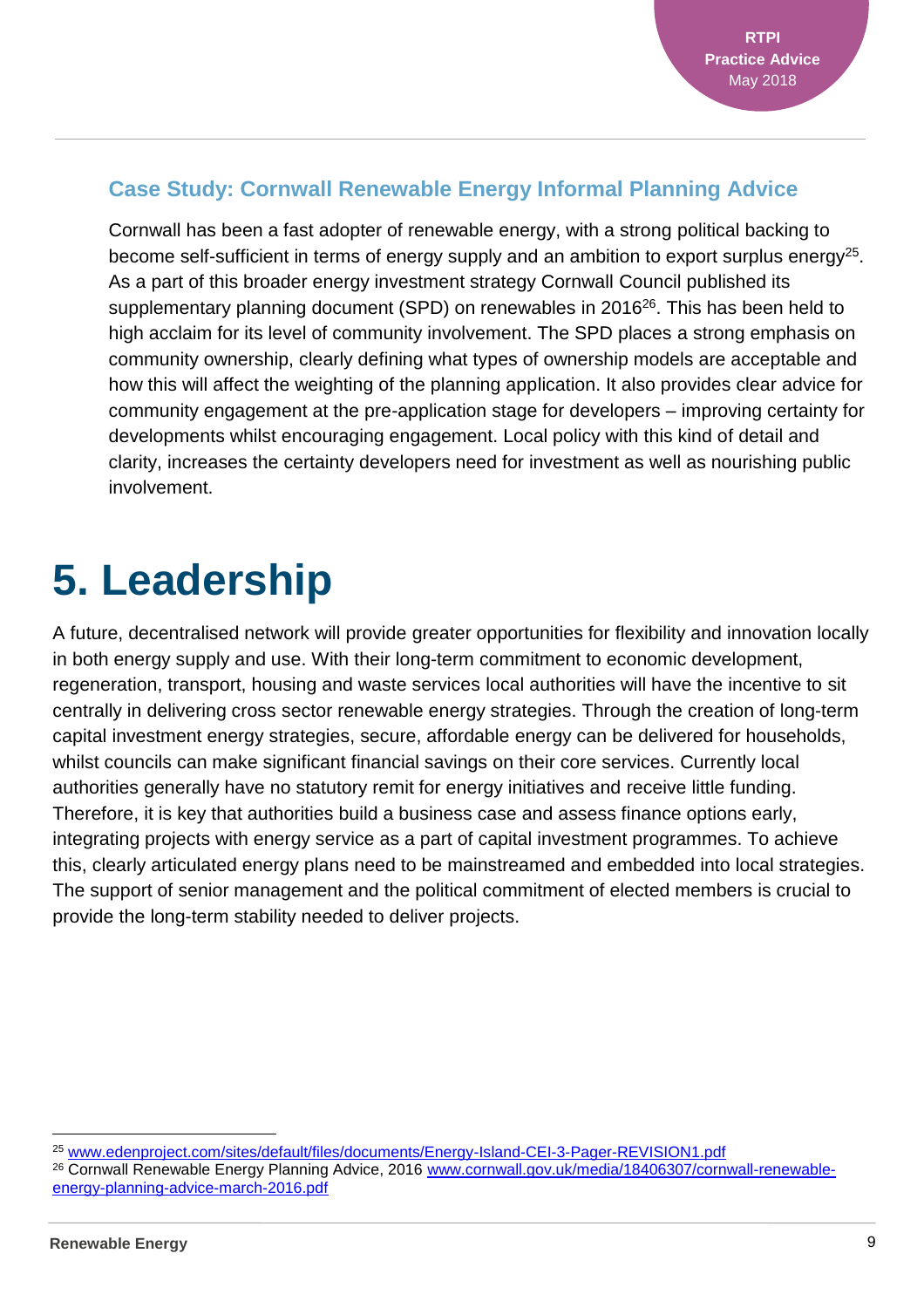#### **Case Study: NIRIG Smart Energy Conference, Northern Ireland<sup>27</sup>**

Set up in 2012, the Northern Ireland Renewables Industry Group (NIRIG) organises planning seminars for stakeholders, particularly for Councils<sup>28</sup>. These involved a range of external and industry speakers who could address technical and policy aspects of renewables. Council feedback from previous events indicated a desire for a better understanding of specific technical issues such as noise and landscape assessments, and local experts provided these overviews at the event. Policy-makers also gave presentations on local links to strategic energy and planning frameworks, helping to locate individual decisions within the regional context.

#### **Case study: Mayoral Assistant for Energy and Sustainability, Leicester City Council**

In Leicester City Council, a mayoral pledge provided an opportunity to promote the area's clean energy strategy through the creation of a mayoral assistant role to specifically promote energy and sustainability. Through the internal support of senior management and increased political accountability an ambitious programme was put into action<sup>29</sup>. This programme includes plans to incorporate renewable energy into new housing with district heat schemes. These are comprised of a network of insulated pipes used to deliver heat, which can be powered by local renewable energy sources. A further ambition of the plan is reducing the operational carbon footprint of the council. A commitment was also made to investigate the establishment of a new energy company for supplying affordable power to residents whilst providing an innovative way of financing local renewable projects and energy efficiency measures for households. It is important that planners work closely with mayoral strategies, ensuring that any supplementary planning guidance is in alignment with such policy. In Leicester, planning policies were developed to ensure major developments required sustainability statements and low carbon energy schemes where integrated with regeneration schemes. Furthermore, a systematic sustainability appraisal has been carried out to build an evidence base to inform the new Local Plan for the area<sup>30</sup>.

l

<sup>30</sup> [https://consultations.leicester.gov.uk/sec/leicester-local-plan-reference-documents/user\\_uploads/sa-ref-doc.pdf](https://consultations.leicester.gov.uk/sec/leicester-local-plan-reference-documents/user_uploads/sa-ref-doc.pdf)

<sup>27</sup> <https://events.renewableuk.com/nirig18>

<sup>28</sup> [www.ni-rig.org/](http://www.ni-rig.org/)

<sup>29</sup> Leicester's Sustainability Action Plan 2016 – 2019 [www.leicester.gov.uk/media/181523/sustainability-action-plan-](http://www.leicester.gov.uk/media/181523/sustainability-action-plan-2016-2019-updated-2017.pdf)[2016-2019-updated-2017.pdf](http://www.leicester.gov.uk/media/181523/sustainability-action-plan-2016-2019-updated-2017.pdf)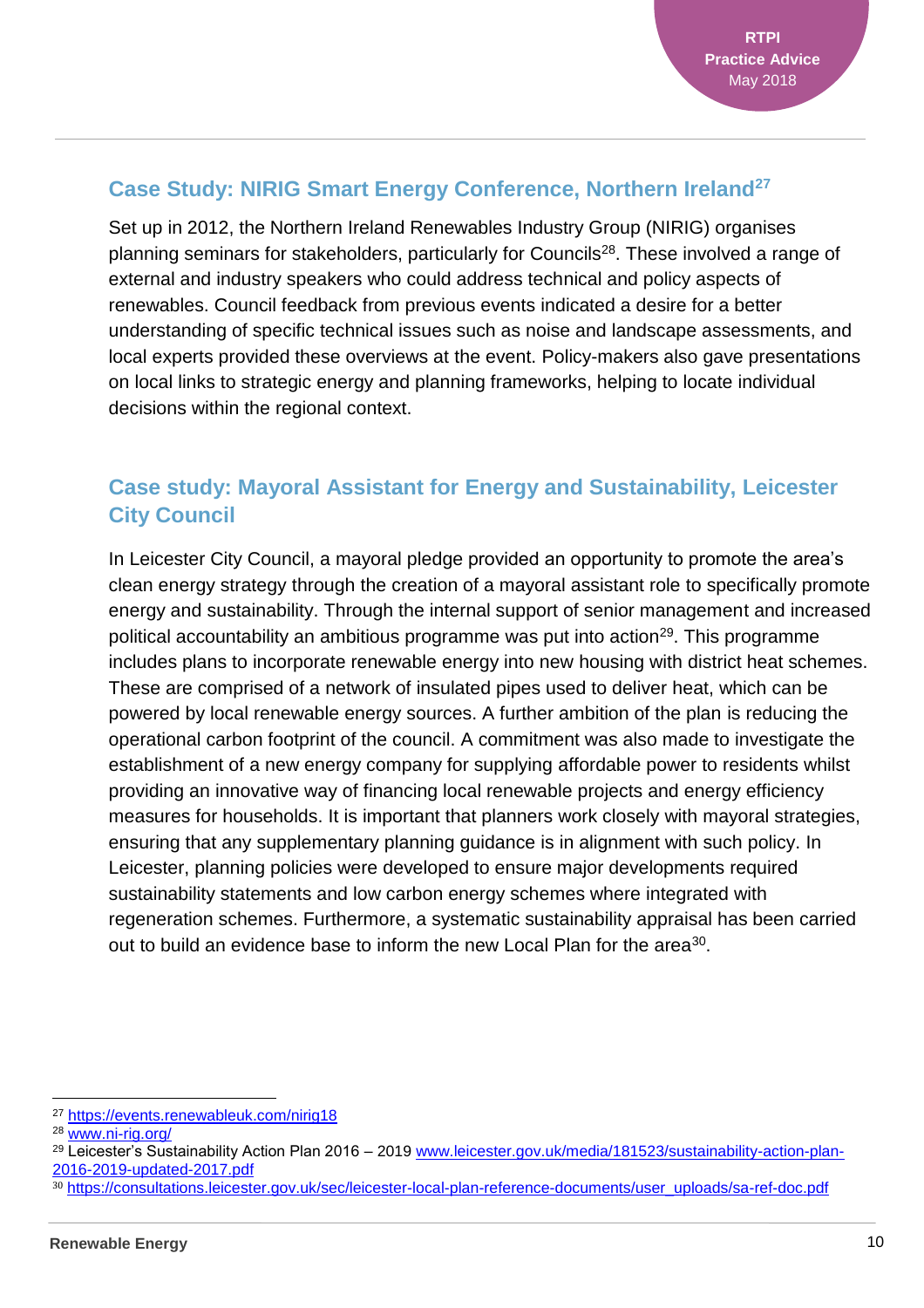## **6. Strategic vision**

A future low carbon energy system, with its decentralised form, will need increased strategic spatial guidance at the regional scale. This will ensure that spatial and energy planning are aligned with strategic investment, employment opportunities and long-term capacity building. This will require the cooperation between local authorities in order to maximise the strategic effectiveness of local policies. To do so a more systematic approach to regional energy planning needs to be implemented, through the open exchange of coherent and consistent datasets containing current and predicted energy supply, as well as demand information from housing, transport and industry. The implementation of strategic planning and improved economics of cooperation though pooled resourcing can help unlock opportunities at scale. This includes clean energy districts, developments designed to maximise energy efficiency and use renewable energy sources, delivered at scale of which developers would not be able to achieve alone. Mechanisms to facilitate this joined up strategic working can be seen in the new combined authorities in England and through the City Deal mechanism throughout the UK.

#### **Case Study: District Heat Network, Stoke-on-Trent and Staffordshire City Deal**

In the first round of City Deals it was generally considered that the opportunity to link industrial strategy with low carbon energy planning was not realised $31$ . However, work has now begun on a district heat network which managed to secure investment through the Stoke and Staffordshire City Deal<sup>32</sup>. This heat network was formed from initial efforts to undertake detailed and up-to-date mapping of local geology and heat demand which identified the opportunity for the first large scale low carbon heat network system in the UK. Securing the investment for the proposal then required the cooperative working between Stoke-on-Trent City Council, Staffordshire County Council and the Stoke-on-Trent and Staffordshire Local Enterprise Partnership<sup>33</sup>. Through ownership of the energy infrastructure the local authorities now have the ability to strategically control the commercial and societal outcomes of the project in the long term.

Whilst planning cooperatively for low carbon networks is not mandatory between the local authorities, Supplementary Planning Documents have encouraged it<sup>34</sup>. Dealing with

<sup>32</sup> Stoke-on-Trent and Staffordshire City Deal

[Trent\\_and\\_Staffordshire\\_City\\_Deal.pdf](http://www.gov.uk/government/uploads/system/uploads/attachment_data/file/289615/Stoke-on-Trent_and_Staffordshire_City_Deal.pdf)

l 31 Scott, F. (2012) Green cities: Using city deals to drive low carbon growth. London, Green Alliance [www.green](http://www.green-alliance.org.uk/page_42.php)[alliance.org.uk/page\\_42.php](http://www.green-alliance.org.uk/page_42.php)

[www.gov.uk/government/uploads/system/uploads/attachment\\_data/file/289615/Stoke-on-](http://www.gov.uk/government/uploads/system/uploads/attachment_data/file/289615/Stoke-on-Trent_and_Staffordshire_City_Deal.pdf)

<sup>33</sup> [www.stoke.gov.uk/news/article/123/first\\_pipes\\_to\\_be\\_laid\\_in\\_pioneering\\_energy-efficient\\_heat\\_network](http://www.stoke.gov.uk/news/article/123/first_pipes_to_be_laid_in_pioneering_energy-efficient_heat_network)

<sup>34</sup> [www.stoke.gov.uk/downloads/file/500/sustainability\\_and\\_climate\\_change\\_supplementary\\_planning\\_document](http://www.stoke.gov.uk/downloads/file/500/sustainability_and_climate_change_supplementary_planning_document)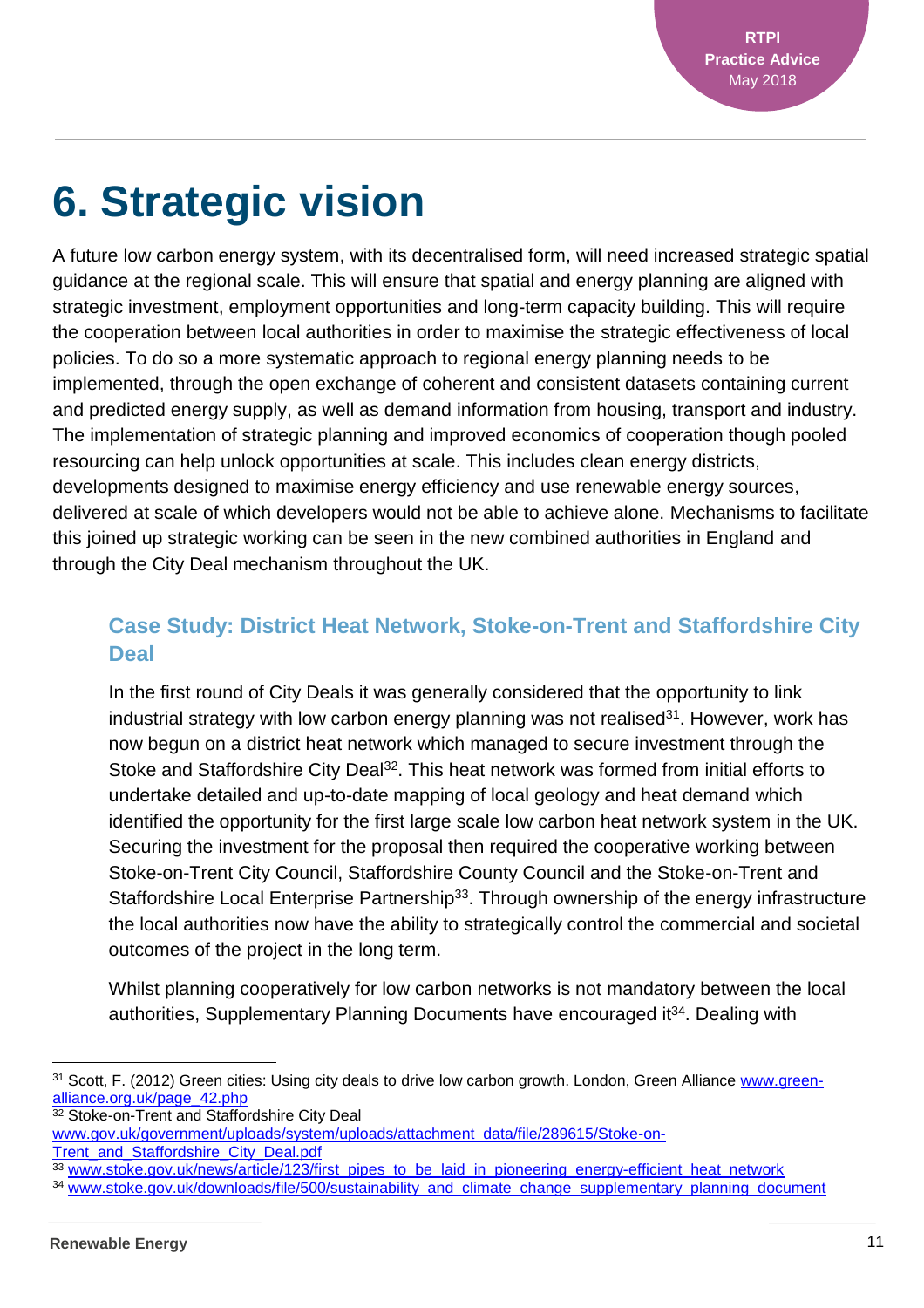technical subsurface work has required the close cooperation across local authority departments, such a highways, and with commercial contractors. Generally, installation of such new technology requires upskilling across the broader development industry. Here expert advice was sought from Scandinavian countries, already advanced in this field. Work has also been carried out with local higher education institutes to help build skills. The project has been delivered as an iterative process, in a series of zones allocated to key demand clusters. This has ensured maximum learning was achieved within the construction process.

### **7. Innovation**

Evolving business models and emerging technologies are rapidly transforming the renewable energy sector. The sector is beginning to diversify away from a few large companies to a wider range of smaller enterprises with new technologies which are continually coming online such as floating offshore wind turbines, wave and tidal energy. In a period of such rapid innovation in the industry the market and regulatory arrangements need to adapt promptly and comprehensively to support these new dynamic energy systems with increasingly complex arrays of stakeholders. This therefore includes the need for planners to provide clear and updated plans, which are continuously reappraised in light of emerging technologies and local circumstances. Key to ensuring that this process takes places is the outreach to key stakeholders in the commercial and research sectors.

Whilst many new innovations in renewable energy are now taking place in the marine environment, the planning and governance of the ocean is still in its embryonic stage. Through the strong political and institutional support of the Scottish Government and its abundant natural resources, Scotland is leading the UK in its development of renewable energy including marine energy developments.

#### **Case Study: Pilot Pentland Firth and Orkney Marine Spatial Plan, Scotland<sup>35</sup>**

As one of the first of its kind the Pentland Firth and Orkney Marine Spatial Plan was commissioned by the Scottish Government as a non-statutory pilot spatial plan to inform the licensing process for new marine developments<sup>36</sup>. The plan sets out an integrated planning policy framework to guide marine development, activities and management decisions

l <sup>35</sup> RTPI's Excellence in Plan Making Practice Award Winner 2017

[www.rtpi.org.uk/media/2500499/FINAL%20RTPI\\_Awards\\_for\\_Planning\\_Excellence\\_2017\\_Digital\\_Brochure\\_Darya.co](http://www.rtpi.org.uk/media/2500499/FINAL%20RTPI_Awards_for_Planning_Excellence_2017_Digital_Brochure_Darya.compressed.pdf) [mpressed.pdf](http://www.rtpi.org.uk/media/2500499/FINAL%20RTPI_Awards_for_Planning_Excellence_2017_Digital_Brochure_Darya.compressed.pdf)

<sup>36</sup> Pilot Pentland Firth and Orkney Waters Marine Spatial Plan (2016) [www.gov.scot/Resource/0049/00497299.pdf](http://www.gov.scot/Resource/0049/00497299.pdf)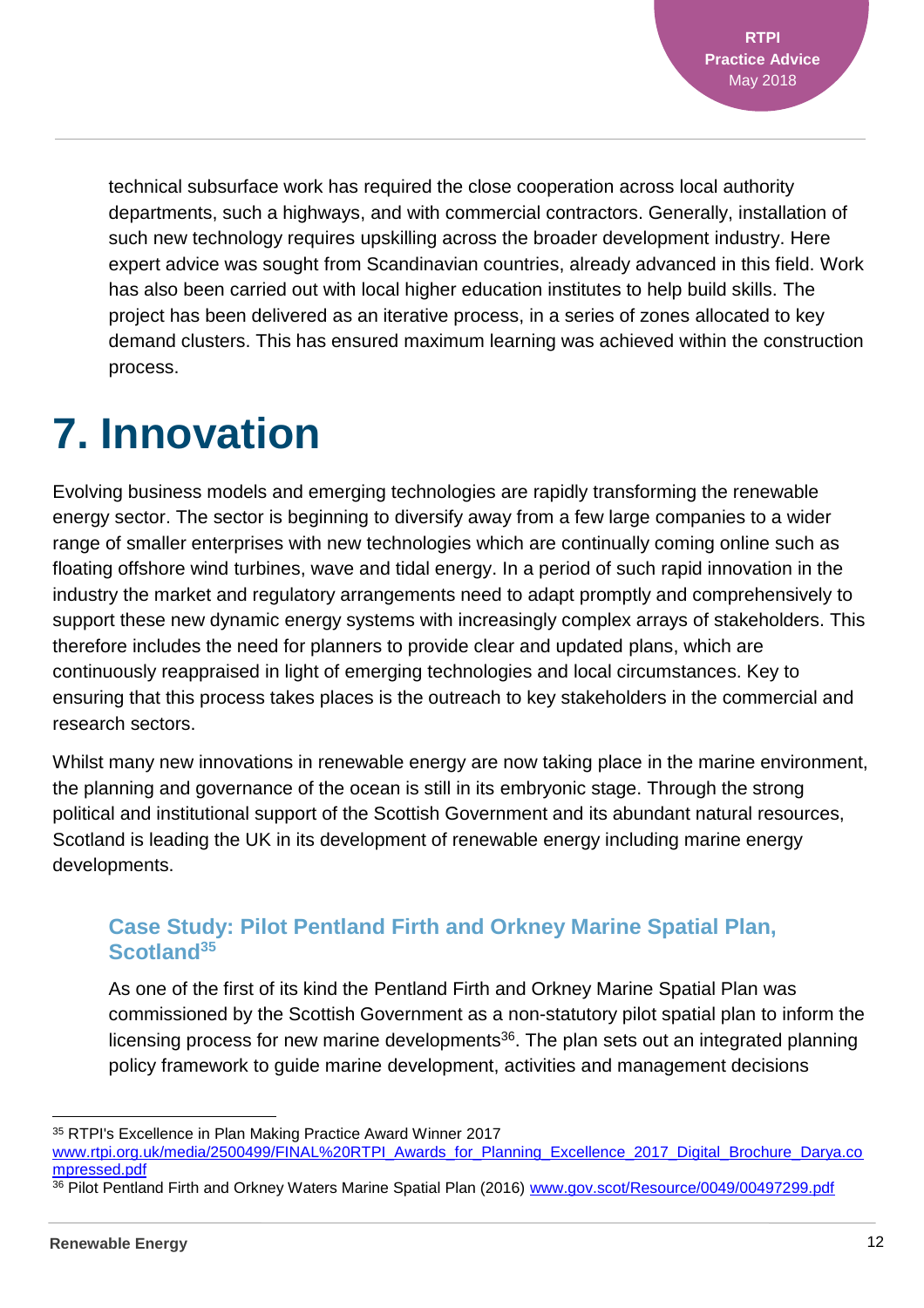reflecting the diverse marine economy including oil and gas, tourism, fisheries and renewable energy such as wave and tidal. To account for the topography of the seabed the marine spatial necessarily includes a depiction of 3-D environment. It also integrates marine and territorial planning by linking the document with the Local Development Plans of the Highlands and Orkney Islands planning authorities. Creating this innovative marine spatial plan will help provide certainty for investors, developers and communities alike, potentially unlocking jobs and growth whilst safeguarding the marine environment. Recently Scottish Government has advanced marine renewable planning with the publication of a statutory Draft Offshore Wind, Tidal and Wave Regional Locational Guidance<sup>37</sup>. These documents aim to provide ecological, technical and socio-economic guidance for planning authorities to help deliver offshore renewable energy regions in Scotland.

#### **Case study: Greater Manchester Combined Authority Spatial Energy Plan**

The systematic use of strategic planning powers can support the development of renewable energy and energy efficient buildings. In order to understand and integrate the spatial implications of future energy systems the development of local-area energy plans backed up with robust evidence are key. The Greater Manchester Combined Authority (GMCA) has created a Spatial Energy Plan informing its Spatial Framework using the Energy Technologies Institute's (ETI) EnergyPath Networks modelling framework<sup>38</sup>. This energy system tool evaluates energy use across districts and the technical potential to meet future energy demand by renewable technologies to find cost effective solutions.

This framework takes a systems view, which identifies the optimal configuration of the interrelated components which make up energy networks. The modelling framework looked across both heat and electricity, identifying which technology is appropriate in particular timeframes across local areas. This includes considering existing buildings and energy networks along with priorities and constraints, which will influence future systems. Energy system tools like this aid consensus building across stakeholders in regards to the investment required. Resulting from the EnergyPath Network modelling some densely populated parts of Greater Manchester were highlighted as opportunities for developing heat networks aligned with strategic development sites. Currently GMCA is embedding these data informed energy plans into the draft GMCA Spatial Framework, using them as an evidence base to support the development of more consistent local planning policies<sup>39</sup>.

<sup>37</sup> [www.gov.scot/Resource/0039/00398505.pdf](file:///C:/Users/robbiecalvert/AppData/Local/Microsoft/Windows/INetCache/Content.Outlook/ULGCC13S/www.gov.scot/Resource/0039/00398505.pdf)

<sup>38</sup> [www.eti.co.uk/programmes/smart-systems-heat/energypath](http://www.eti.co.uk/programmes/smart-systems-heat/energypath)

<sup>39</sup> [www.greatermanchester-](http://www.greatermanchester-ca.gov.uk/download/downloads/id/371/draft_greater_manchester_spatial_framework_october_2016_-_full_version.pdf)

[ca.gov.uk/download/downloads/id/371/draft\\_greater\\_manchester\\_spatial\\_framework\\_october\\_2016\\_-\\_full\\_version.pdf](http://www.greatermanchester-ca.gov.uk/download/downloads/id/371/draft_greater_manchester_spatial_framework_october_2016_-_full_version.pdf)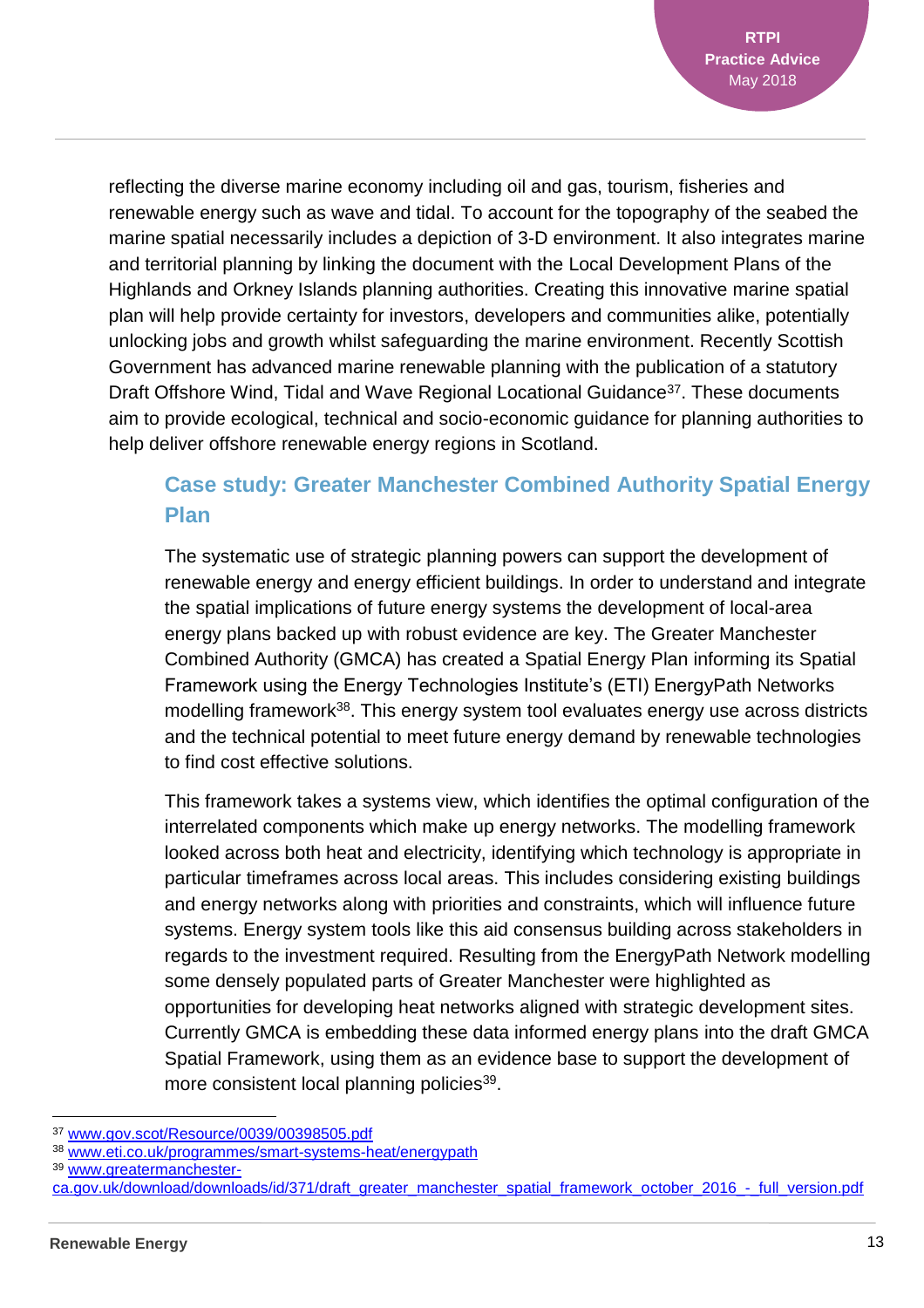# **8. Funding**

Local authorities spend a large amount of their yearly budget on energy, and with the projected rise in unit cost of energy<sup>40</sup>. The incentive to reduce demand and offset spend with more energy generation has never been greater. However raising capital for large-scale renewable energy projects can be difficult. Forward funding of future capacity requirements has proved challenging across the sector. Increasingly local authorities are exploring wider options within current energy market regulations including prudential borrowing, private investment and community share offers or council bonds. Critical to the success of such investment strategies is the work carried out by council procurement teams whose influence is needed to increase in both public and private sectors. To aid this, planners need to understand procurement processes and the wider remit of colleagues in finance teams<sup>41</sup>. Engagement with other stakeholders especially elected members will be necessary to ensure that they are supported to make informed decisions.

#### **Case Study: Swindon Borough Council Solar Bonds**

Local energy bonds offer an innovative solution to financing renewable energy projects. In 2016, Swindon Borough Council launched the UK's first ever 'Council Solar Bond' to raise capital for a community solar farm<sup>42</sup>. In partnership with a peer-to-peer investment platform company, the scheme was created to bring local residents, small investors together to finance the community solar farm. The bonds are investments secured against the solar farms, which are managed by council owned Swindon Common Farm Solar CIC. These types of investment are particularly attractive for investors wishing to expand the proportion of ethical investments within their portfolio. The solar farm energy bonds managed to raise £1.8million of capital and was combined with a £3 million investment from the local authority to deliver the project. The solar farm was supported with planning department using Local Development Orders to speed up the planning process without omitting public consultations.

<sup>40</sup> [researchbriefings.files.parliament.uk/documents/SN04153/SN04153.pdf](file:///C:/Users/robbiecalvert/AppData/Local/Microsoft/Windows/INetCache/Content.Outlook/ULGCC13S/researchbriefings.files.parliament.uk/documents/SN04153/SN04153.pdf)

<sup>41</sup> [www.theema.org.uk/wp-content/uploads/2015/12/Energy-Managers-Guide-to-Electricity-Procurement.pdf](http://www.theema.org.uk/wp-content/uploads/2015/12/Energy-Managers-Guide-to-Electricity-Procurement.pdf)

<sup>42</sup> [www.swindon.gov.uk/download/downloads/id/1884/your\\_council\\_booklet\\_201617.pdf](http://www.swindon.gov.uk/download/downloads/id/1884/your_council_booklet_201617.pdf)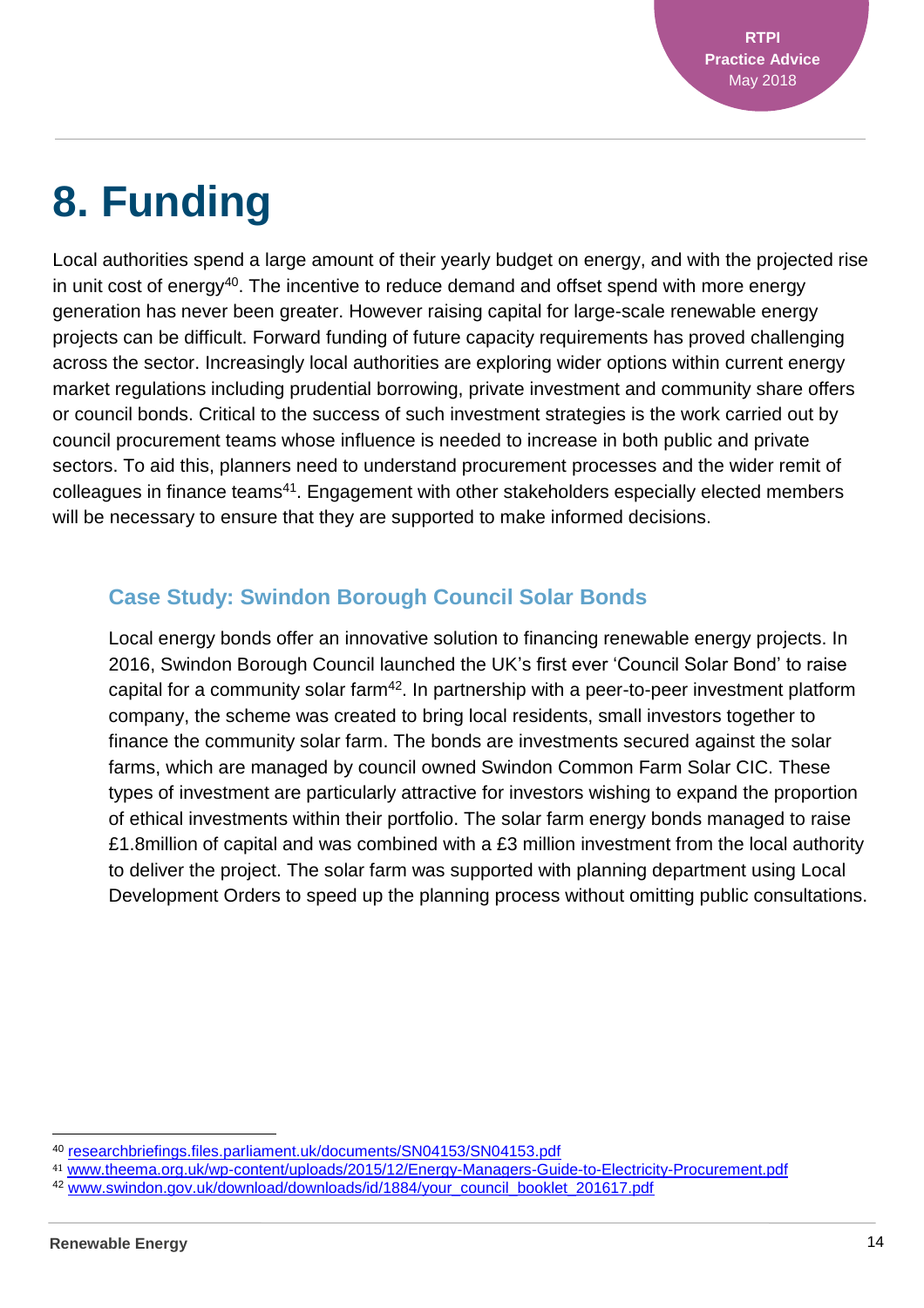## **9. Future considerations**

The UK's political commitment to reduce emissions is a part of wider EU target. It is expected that post-Brexit, the UK will continue to meet its pledged transition to a low carbon economy, with EU Regulations and Directives being copied into UK law at the point of departure. Focus now remains on ensuring that there is an ongoing process by which legislation is continually copied over to avoid any disruption to trading arrangements and provide the long term stability for the energy sector. The European Investment Bank (EIB) has been a major source of funding for many renewable projects in the UK, and whilst it remains to be seen what funding opportunities and patterns in green energy investment will be observed after the UK leaves the EU, it is essential to not understate the importance that planners can make in supporting the local delivery of renewables now and in the future.

### **10. Further information**

#### **RTPI policy and research**

- Future Proofing Society [www.rtpi.org.uk/media/1025151/rtpi\\_planning\\_horizons\\_2\\_future](http://www.rtpi.org.uk/media/1025151/rtpi_planning_horizons_2_future-proofing_society_june_2014.pdf)[proofing\\_society\\_june\\_2014.pdf](http://www.rtpi.org.uk/media/1025151/rtpi_planning_horizons_2_future-proofing_society_june_2014.pdf)
- Strategic Planning: Beyond Cooperation [www.rtpi.org.uk/media/1110489/Strategic%20Planning%20Beyond%20Cooperation.pdf](file:///C:/Users/robbiecalvert/AppData/Local/Microsoft/Windows/INetCache/Content.Outlook/ULGCC13S/www.rtpi.org.uk/media/1110489/Strategic%20Planning%20Beyond%20Cooperation.pdf)
- Improving Local Plans and Strategic Planning Joint Position Statement [www.rtpi.org.uk/media/1479117/FinalStreamliningPlanning260615-2.pdf](file:///C:/Users/robbiecalvert/AppData/Local/Microsoft/Windows/INetCache/Content.Outlook/ULGCC13S/www.rtpi.org.uk/media/1479117/FinalStreamliningPlanning260615-2.pdf)
- Better Planning: Climate Change
- [www.rtpi.org.uk/knowledge/better-planning/better-planning-climate-change/](http://www.rtpi.org.uk/knowledge/better-planning/better-planning-climate-change/)
- Better Planning: Smart City-Regions
- [www.rtpi.org.uk/media/2487385/smartcityregions-sep17.pdf](http://www.rtpi.org.uk/media/2487385/smartcityregions-sep17.pdf)

#### **Information and advice**

- TCPA: Planning for the Climate Challenge [www.tcpa.org.uk/Handlers/Download.ashx?IDMF=7d92ec4c-09f7-4b21-9d22-b1aad77fd062](https://www.tcpa.org.uk/Handlers/Download.ashx?IDMF=7d92ec4c-09f7-4b21-9d22-b1aad77fd062)
- CSE: Low-carbon Neighbourhood Planning
- [www.cse.org.uk/downloads/reports-and-publications/policy/community-energy/energy](http://www.cse.org.uk/downloads/reports-and-publications/policy/community-energy/energy-advice/planning/renewables/low-carbon-neighbourhood-planning-guidebook.pdf)[advice/planning/renewables/low-carbon-neighbourhood-planning-guidebook.pdf](http://www.cse.org.uk/downloads/reports-and-publications/policy/community-energy/energy-advice/planning/renewables/low-carbon-neighbourhood-planning-guidebook.pdf)
- RSPB: The RSPB's 2050 Energy Vision
- [ww2.rspb.org.uk/Images/energy\\_vision\\_summary\\_report\\_tcm9-419580.pdf](http://ww2.rspb.org.uk/Images/energy_vision_summary_report_tcm9-419580.pdf)
- UKERC: What We Know about Local Authority Engagement in UK Energy Systems
- [www.ukerc.ac.uk/asset/CF38B43E%2D23AA%2D433B%2DA3BE79CC11270E20/](http://www.ukerc.ac.uk/asset/CF38B43E-23AA-433B-A3BE79CC11270E20/)